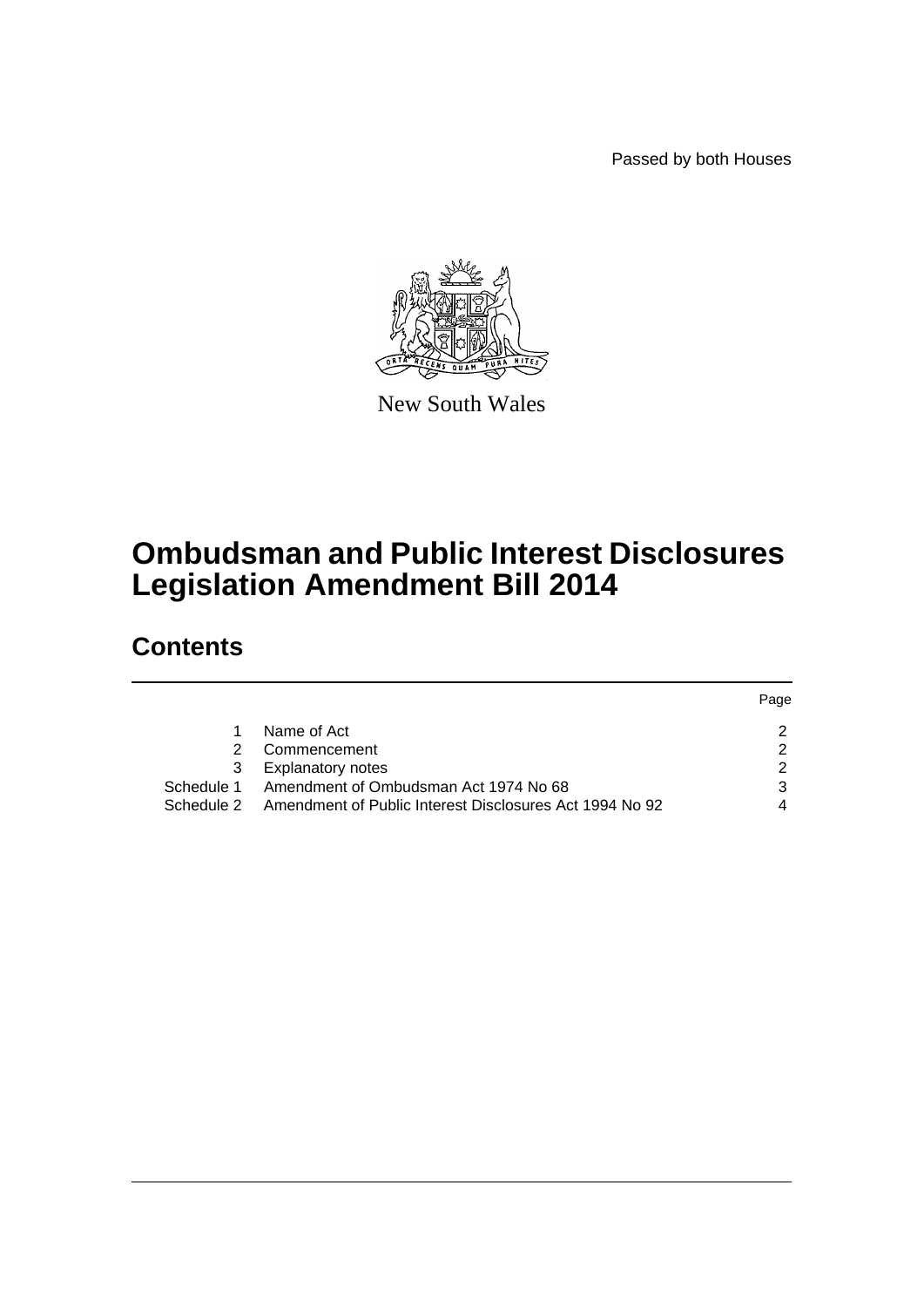*I certify that this public bill, which originated in the Legislative Assembly, has finally passed the Legislative Council and the Legislative Assembly of New South Wales.*

> *Clerk of the Legislative Assembly. Legislative Assembly, Sydney,* , 2014



New South Wales

# **Ombudsman and Public Interest Disclosures Legislation Amendment Bill 2014**

Act No , 2014

An Act to amend the *Ombudsman Act 1974* with respect to the giving of evidence; and to amend the *Public Interest Disclosures Act 1994* with respect to reporting requirements and the referral of matters.

*I have examined this bill and find it to correspond in all respects with the bill as finally passed by both Houses.*

*Assistant Speaker of the Legislative Assembly.*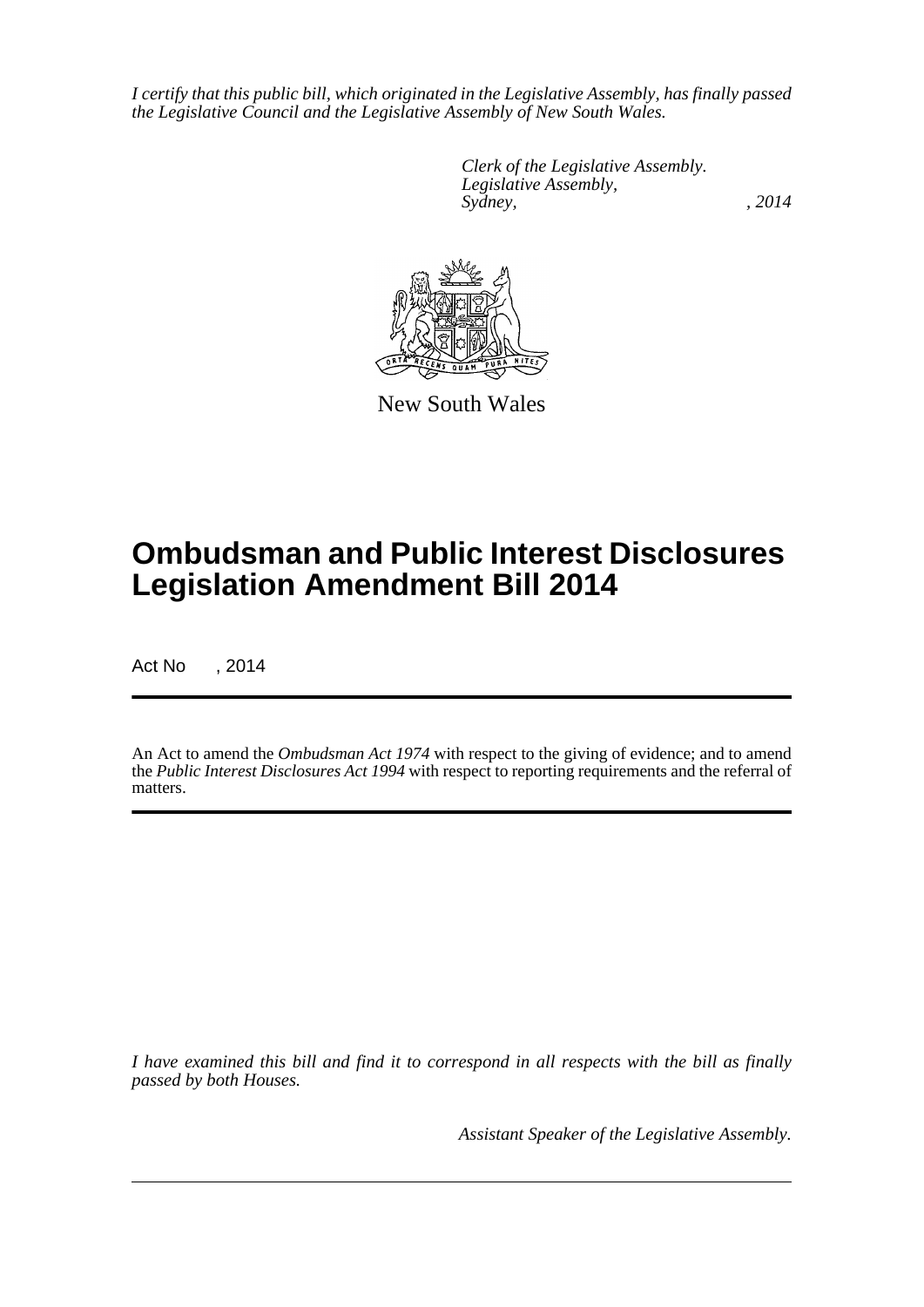Ombudsman and Public Interest Disclosures Legislation Amendment Bill 2014 [NSW]

#### <span id="page-2-0"></span>**The Legislature of New South Wales enacts:**

### **1 Name of Act**

This Act is the *Ombudsman and Public Interest Disclosures Legislation Amendment Act 2014*.

## <span id="page-2-1"></span>**2 Commencement**

- (1) Schedule 1 to this Act commences on 5 March 2015.
- (2) Schedule 2 to this Act commences on the date of assent to this Act.

#### <span id="page-2-2"></span>**3 Explanatory notes**

The matter appearing under the heading "Explanatory note" in the Schedules does not form part of this Act.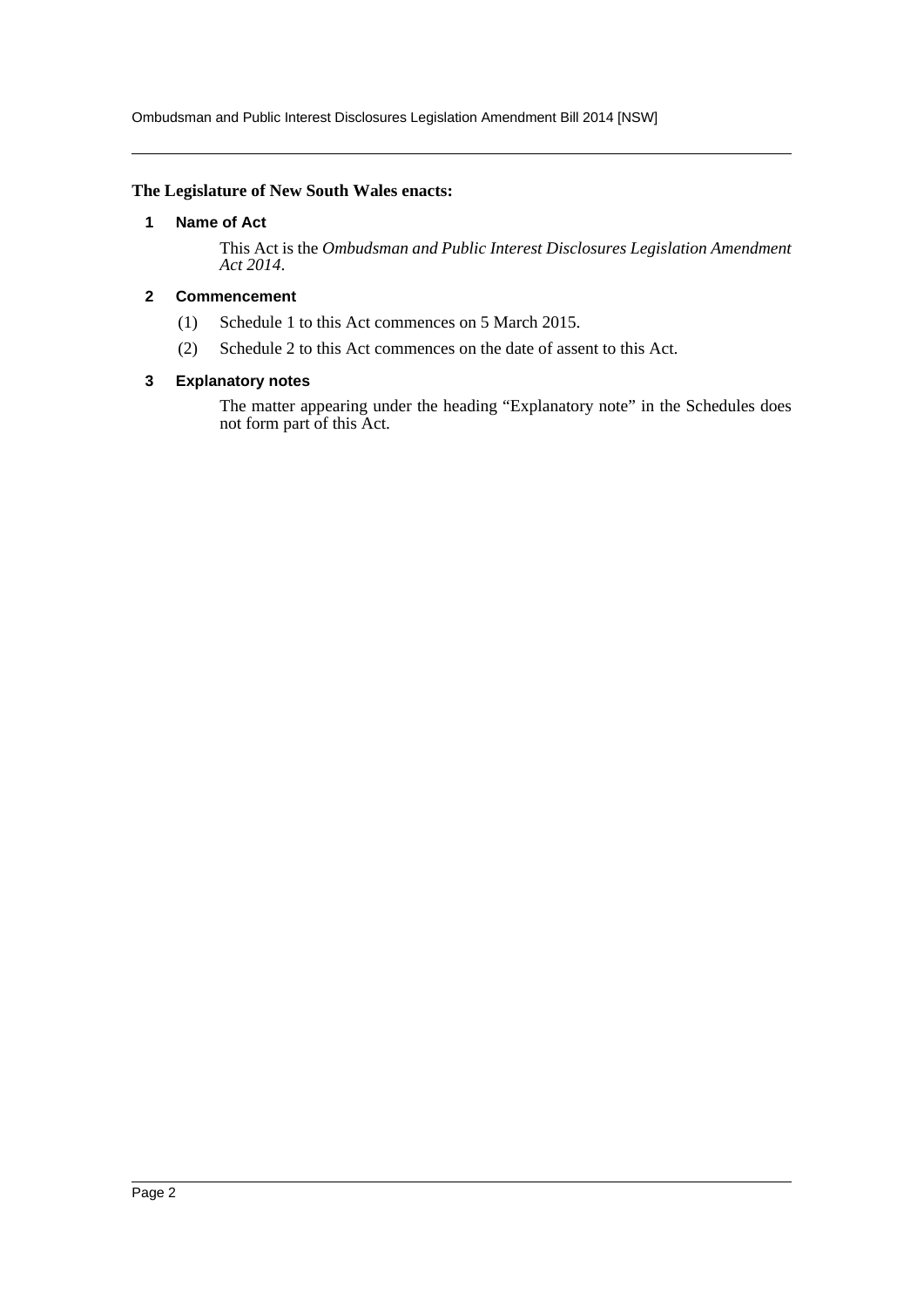# <span id="page-3-0"></span>**Schedule 1 Amendment of Ombudsman Act 1974 No 68**

#### **Section 35 Ombudsman, officer or expert as witness**

Omit section 35 (3). Insert instead:

- (3) Subsection (1) applies to the following persons in the same way as it applies to the Ombudsman and officers of the Ombudsman:
	- (a) a former Ombudsman,
	- (b) a former officer of the Ombudsman,
	- (c) an Australian legal practitioner who is or was appointed under section 19 (4) to assist the Ombudsman,
	- (d) a person whose services are or were engaged under section 23.
- (4) Subsection (3) extends to information obtained by those persons before its substitution by the *Ombudsman and Public Interest Disclosures Legislation Amendment Act 2014*.
- (5) The Committee on the Ombudsman, the Police Integrity Commission and the Crime Commission is to review the operation of subsections (3) and (4) as soon as possible after 5 March 2016.

#### **Explanatory note**

The proposed amendment to the *Ombudsman Act 1974* ensures that former office holders (including the Ombudsman), experts formerly engaged to assist the Ombudsman and Australian legal practitioners appointed or formerly appointed to assist the Ombudsman cannot give evidence or produce any document in legal proceedings in respect of any information obtained in the course of office or service with the Ombudsman. At present, current office holders and experts currently engaged to assist the Ombudsman cannot give such evidence or produce such documents in legal proceedings.